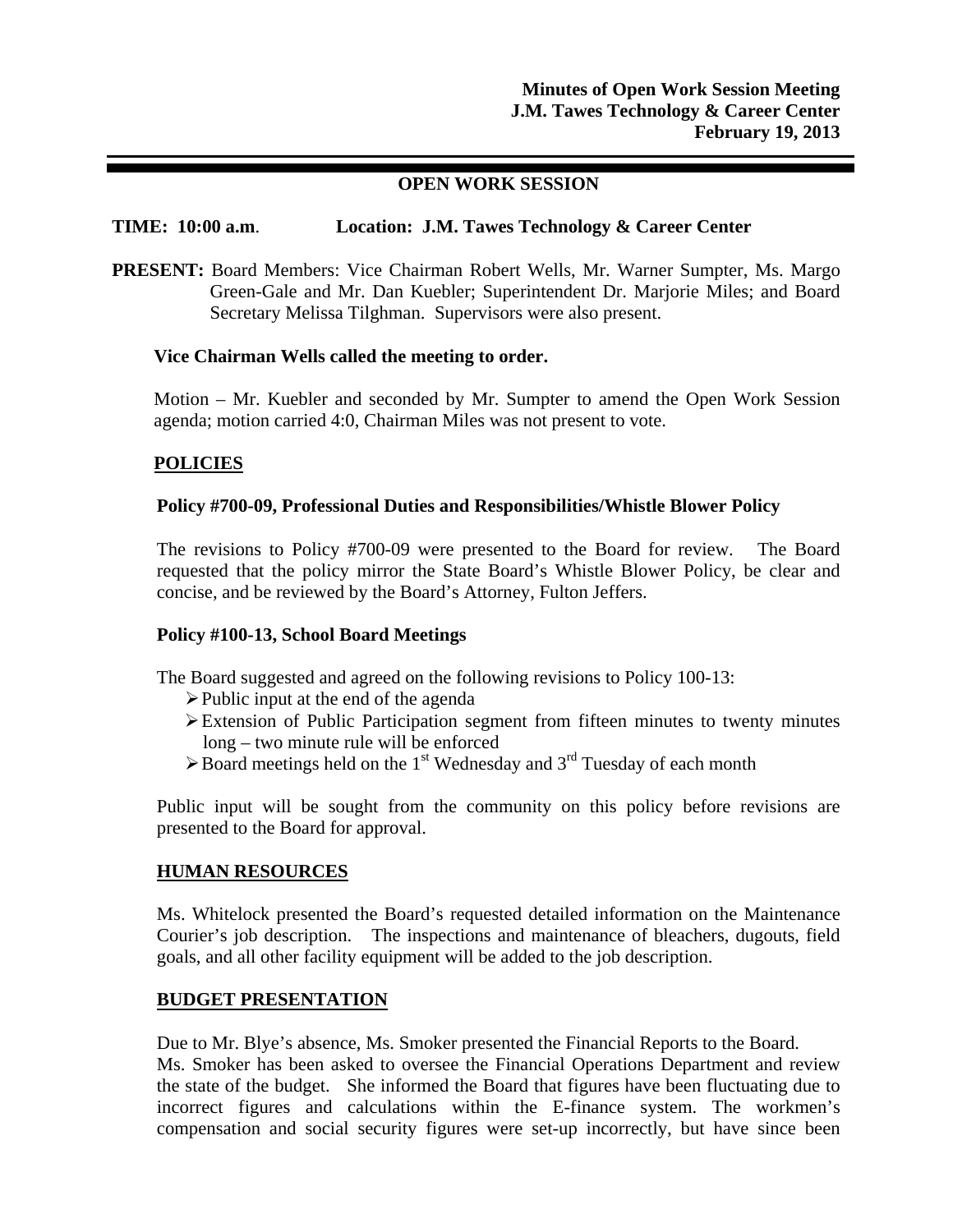corrected. Ms. Smoker reported that the actual current budget balance is \$2.7 million and that the county is not currently in deficit status. Mr. Kuebler had several questions about category percentage increases and decreases. Ms. Smoker will have additional information on the budget once she has looked further into the E-finance budget.

Dr. Miles informed the Board that there has been a spending freeze and credit cards have been pulled and can only be used for Out of State Travel.

# **TRANSPORTATION**

The Board agreed that the Student Transportation Policy #200-18 should be revised to include all drivers that are qualified. and serve as the best policy for the Somerset County School system.

# **FACILITIES**

Mr. Kuebler expressed his concern regarding the lack of adequate heating in some classrooms of Crisfield Academy & High school effect on students' achievement. Mr. Jefferson explained that CHAS works on a two broiler heating and cooling system and any renovation funding requests presented to Public Works must include the entire school. Mr. Kuebler suggested that Mr. Jefferson talk to local HVAC contractors for low cost renovation assistance.

# **W-2's**

The Board discussed concerns with the E-finance and W-2's.

# **FY2012 AUDIT**

Mr. Kuebler requested that the 2012 Audit be forwarded to the commissioners.

# **FY2014 BUDGET**

The Board was informed that the timeline for the FY2014 budget was being revised.

# **Superintendent's & Board Members' Comments**

The Board members thanked Supervisors for the presented information. Vice Chairman Wells announced that the CAHS vs. WAHS basketball game went really well and the teams and community provided very positive support.

Motion – Ms. Green-Gale and seconded by Mr. Kuebler to adjourn the meeting at 11:50 a.m. and the Board convened in an open regular session.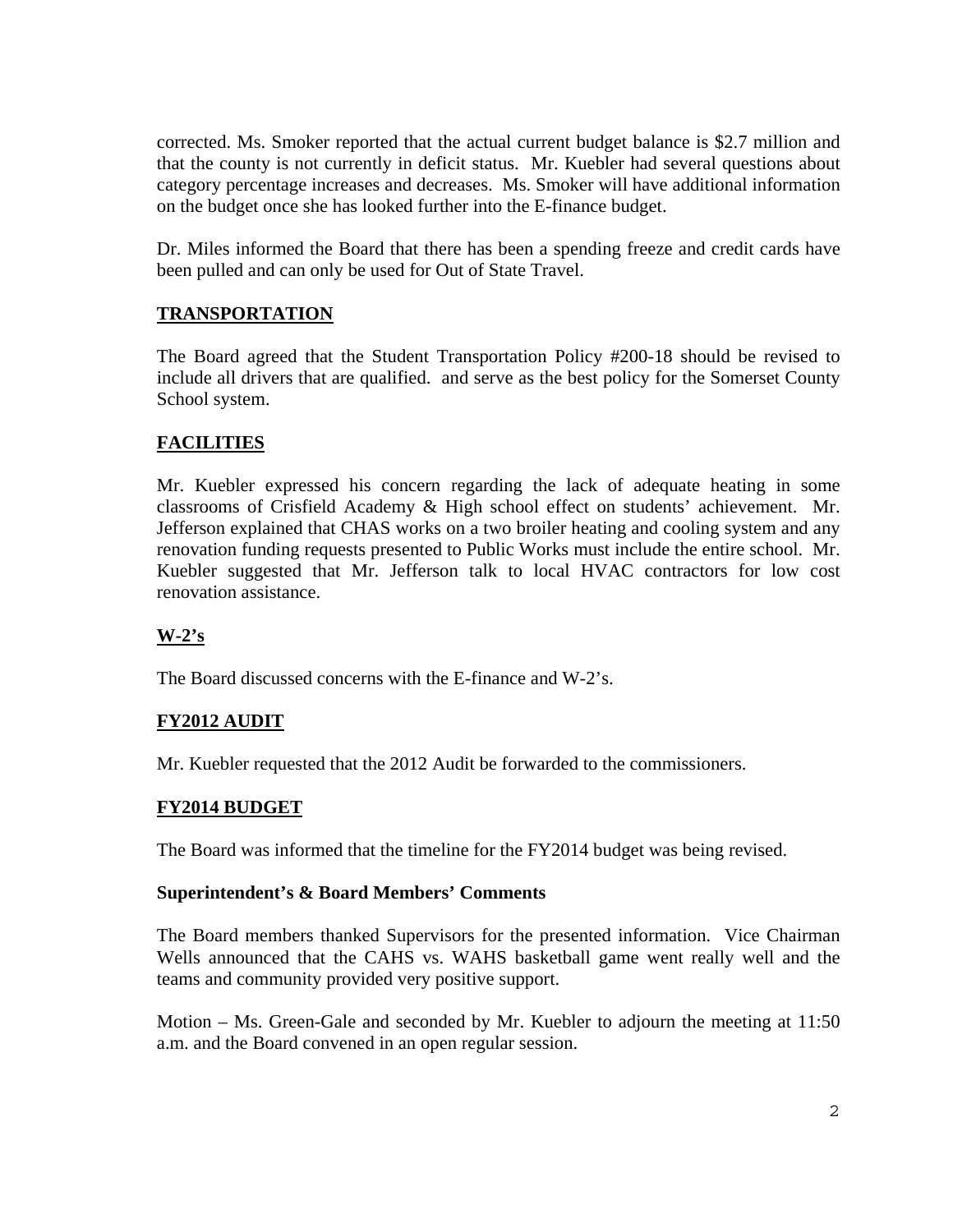#### **OPEN SPECIAL SESSION**

#### **TIME: 4:30 p.m. Location: Crisfield Academy & High School**

**PRESENT:** Board Members: Vice Chairman Robert Wells, Mr. Warner Sumpter, Ms. Margo Green-Gale and Mr. Dan Kuebler; Superintendent Dr. Marjorie Miles; and Board Secretary Melissa Tilghman. Supervisors were also present.

## **ADOPTION OF AGENDA**

Motion: Mr. Sumpter and seconded by Ms. Green-Gale to adopt the amended agenda; motion carried 4:0

#### **PUBLIC COMMENTS**

Mr. Matt Lankford addressed the Board with concerns of the quality of school lunch. He commended Mr. Davenport at Greenwood Elementary School for the Math games played during lunch, but challenged the Board members to visit the schools and observe what is wrong with the lunch program.

#### **CLOSED MEETING:**

4:40 p.m. – Pursuant to Section 10-508 of the **Annotated Code of Maryland**  Motion: Mr. Kuebler and seconded by Mr. Sumpter; motion carried 4:0;

#### **Approval of minutes**

The approval of minutes was deferred.

#### **Performed Administrative Functions – Section 10-503**

Discussed Board Governance Matters and approved Interim Board Governance Rules of **Conduct** 

#### **Discussed Personnel Matters – Section 10-508(a) (1)**

Received, reviewed and discussed personnel matters relating to:

- $\triangleright$  New Hires, Retires, Resignations
- > Transportation Personnel
- **Potential National Board Certificated Teachers**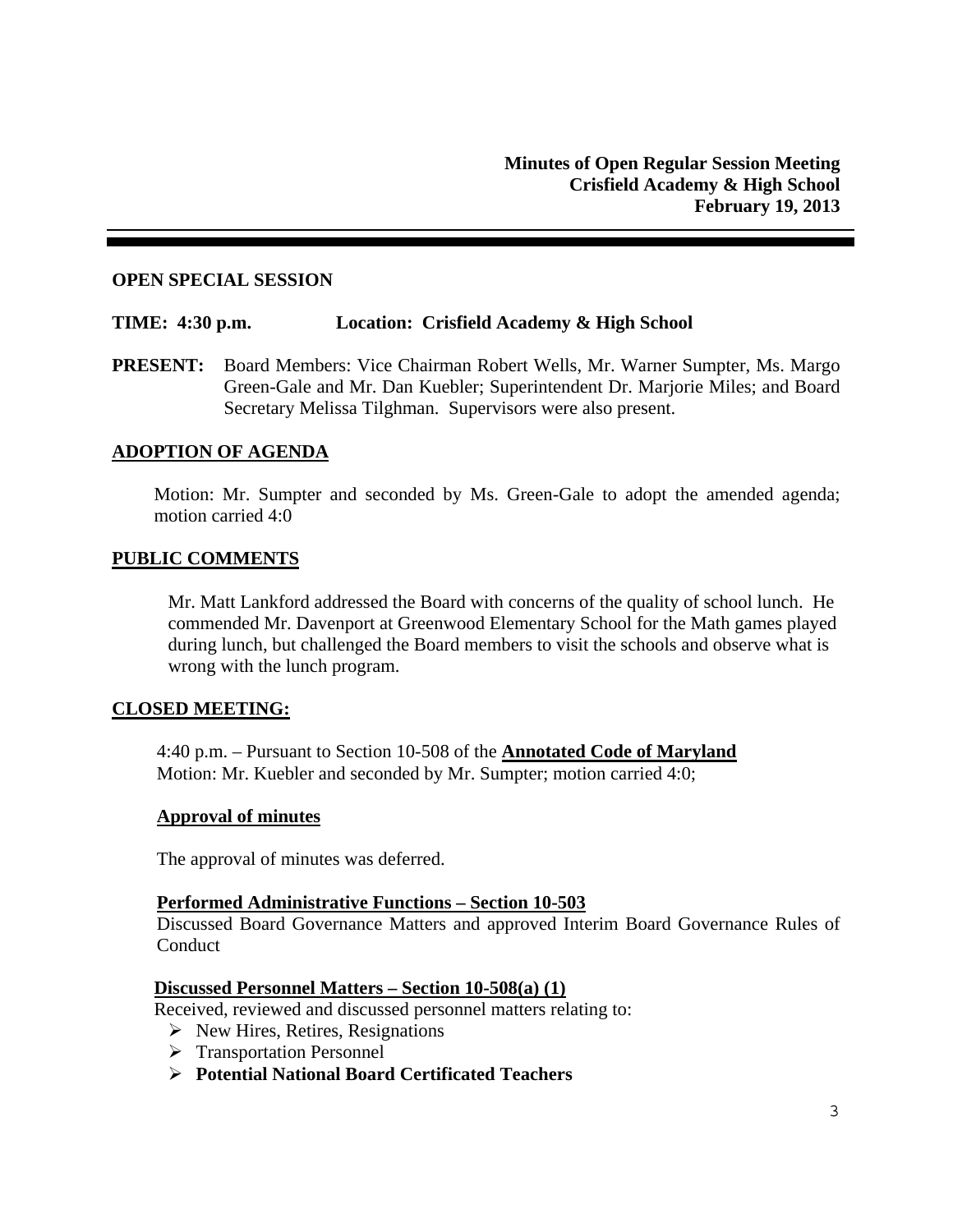## **Consulted with Attorney to Obtain Legal Advice – Section 10-508 (a)(7)**

Received advice from the Board Attorney on Board Governance

**PRESENT:** Board Members: Vice Chairperson Robert Wells, Ms. Margo Green-Gale, Mr. Warner Sumpter, Mr. Dan Kuebler, and Board Attorney Fulton Jeffers; Superintendent Miles; and Board Secretary Tilghman. Human Resource Supervisor, Beth Whitelock was also present.

## **The Board reconvened in Open Regular Session - 6:00 p.m.**

## **Pledge of Allegiance**

## **Approval of Open Regular Session Minutes**

The Board unanimously agreed to defer the approval of minutes until the March Board meeting.

## **Announcement of Closed Meetings:**

Vice Chairman Wells announced that the Somerset County Board of Education met in a Closed Session on the following dates pursuant to Section 10-508 and Section10-503 of the *Maryland Annotated Code* for the reasons listed below:

- $\blacktriangleright$  January 22, 2013
	- Performed Administrative Functions Section 10-503  $\triangleright$  Board's Annual Evaluation
- $\triangleright$  January 30, 2013
	- Discussed Public Safety Issues Section 10-508 (a) (14)
	- $\triangleright$  School Safety, Emergency Plans, and Truancy Mitigation
- $\triangleright$  February 6, 2013
	- Discussed Personnel Matters Section 10-508 (a)(7)
		- Transportation Personnel/Board Personnel
- $\triangleright$  February 19, 2013
	- Performed Administrative Functions Section 10-503 Discussed Board Policy & Procedures
	- Discussed Personnel Matters Section 10-508 (a)(1)
		- $\triangleright$  New Hires, Retires, Resignations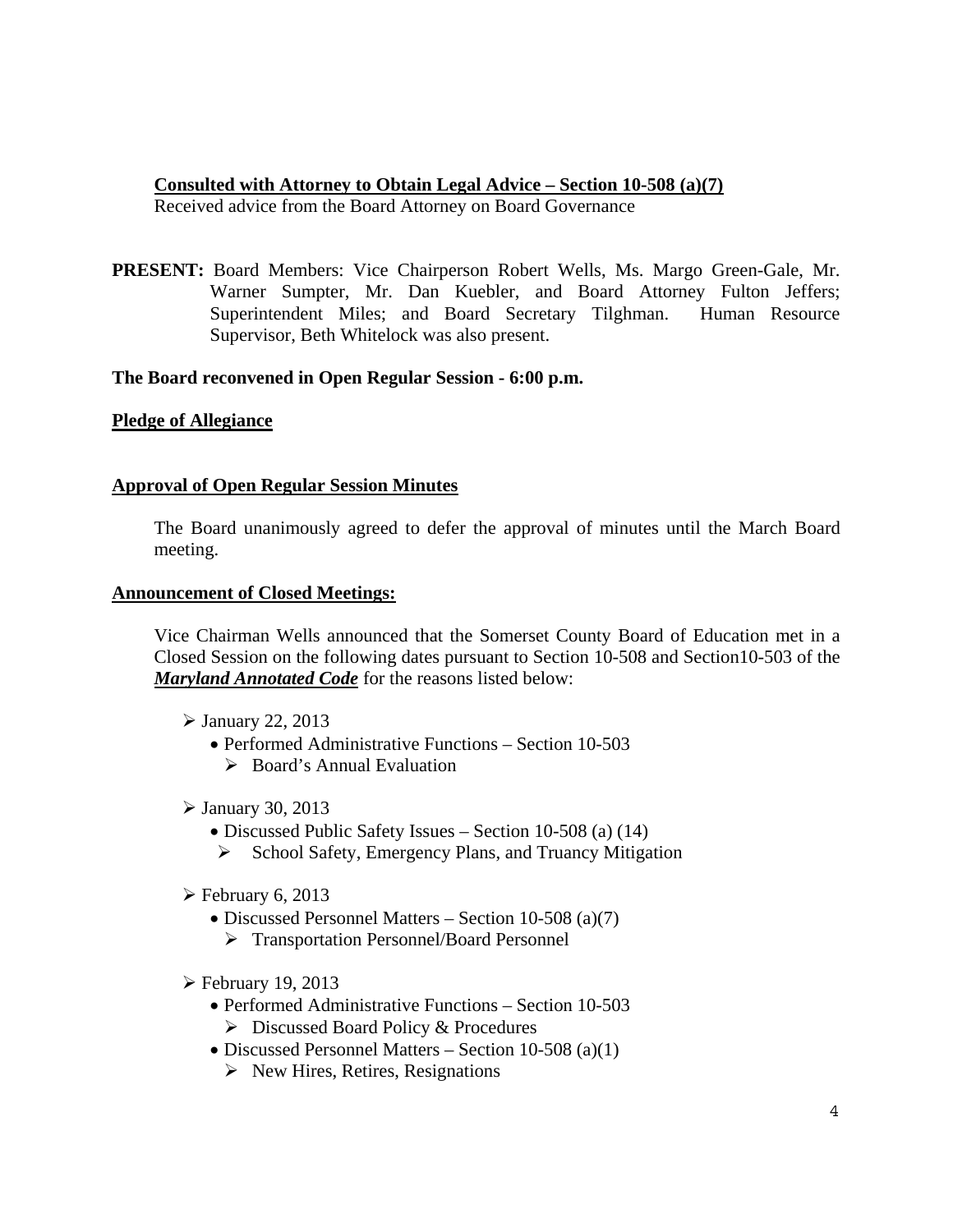- $\triangleright$  National Board Certified Staff
- > Transportation Personnel
- $\triangleright$  Finance
- Received Advice from Legal Counsel Section  $10-508(a)(7)$

## **Student Board Members' Activities Reports**

Washington Academy & High School student representative, Mr. Cavins, was excused from the meeting. Mr. Mason, Crisfield Academy & High School Representative presented his report and was thanked by the Board members.

## **OLD BUSINESS**

#### **Job Description**

Ms. Whitelock informed the Board that the Maintenance Courier and Custodial Trainer's job description was being revised.

## **NEW BUSINESS**

## **Curriculum & Instruction**

Ms. Hopkins showed a presentation Common Core and PARCC transitions. Some of the future changes that are being made are that English III classes will be more complex and if students pass the English III assessment, college placement tests will not be needed or remedial classes. Algebra II will include pre calculus, probability and statistics. Diplomas will list the assessments that the student has passed. Most of the Supervisors are on the committees and have been assisting in the development of the common core assessments. Vice Chairman Wells requested that all parents be made aware of the upcoming changes. Mr. Kuebler requested that Ms. Hopkins develop a plan to provide yearlong Math classes to students.

## **Finance – Monthly Finance and Food Service Reports**

The board discussed the presented finance reports. Ms. Smoker informed the Board that Efinance budgets were being reviewed. Mr. Kuebler suggested finance seek remittance of the projected Food Service revenue before the end of FY2013.

#### **Special Education Report – Promise Academy/High Roads Academy Expansion**

Dr. Miles and Ms. Johnson presented an update report on the Special Education department and the High Road/Promise Academies. She stated that it is pertinent that professional development is provided to teach teachers how to deal with disruptive students. Mr.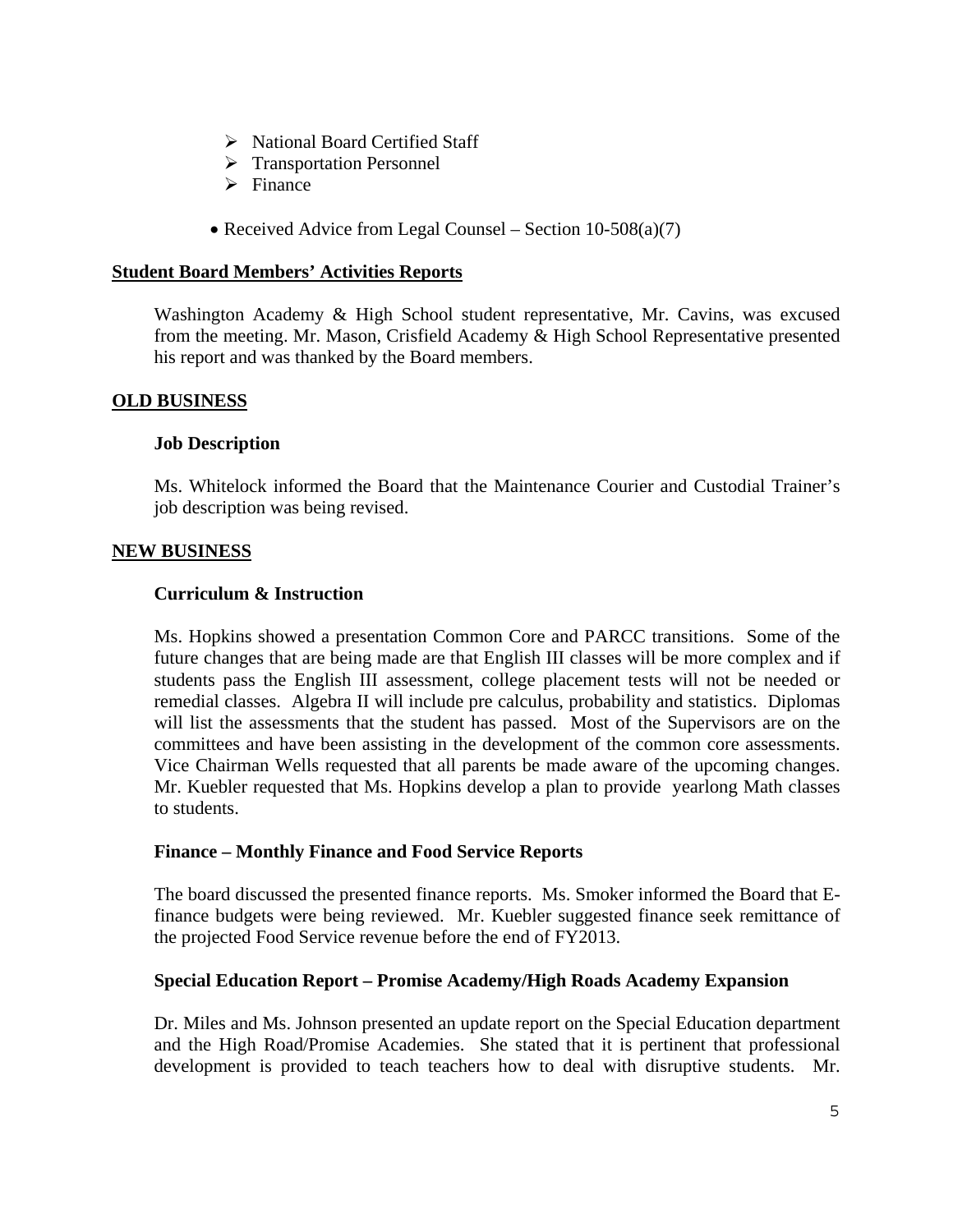Kuebler requests that additional room be made available in the High Road Academy/Promise Academy to house current disruptive students in the schools.

## **Student Services Report**

Ms. McLaughlin provided a Student Services report update. Student referrals have increased due to new school administration enforcement of school uniforms and cell phone use. A list of the various student behavior intervention steps that are being implemented at the schools was presented. Dr. Miles informed the Board that by 2015 a student will have to be 17 to dropout and by 2016 the age will raise to 18 years old. Vice Chairman Wells encouraged the community to contact the legislatures and request assistance to fund requests to increase enrollment at the High Road Academy.

## **Facilities and Transportation**

## **School Security**

Mr. Jefferson informed the Board that Woodson Elementary School security review has been completed. Crisfield Academy and High School is scheduled for February 20, 2013. One School will be done per week until all schools have been completed. Upon completion, the Board will be given a full security assessment of all schools. Alarm Engineering has invited the schools to meet with them on February21, 2013.

## **Athletic Fields Committee Update**

Motion – Mr. Sumpter and seconded by Ms. Green-Gale to approve Mr. Jefferson's request to go forward with the baseball and softball fields bidding for renovations for Crisfield and Washington High Schools in the amount of \$21,000; Motion carried 4:0; Mr. Kuebler stated that the sports teams could maintain the athletic fields. The next Athletic Field meeting will be held on February 27, 2013.

The Board was informed that the field lights would cost approximately \$150,000.

## **Bleachers Update**

Mr. Jefferson provided an update on the bleachers. New Bleachers for both high schools would cost approximately \$80,495. The cost to recondition one side of the bleachers at WAHS would cost approximately \$99,487.00.

## **Pole Buildings**

Motion – Mr. Kuebler and seconded by Mr. Sumpter to accept the presented Pole Building contract; motion carried 4:0; Chairman Miles was absent and did not vote.

## **Transportation Report**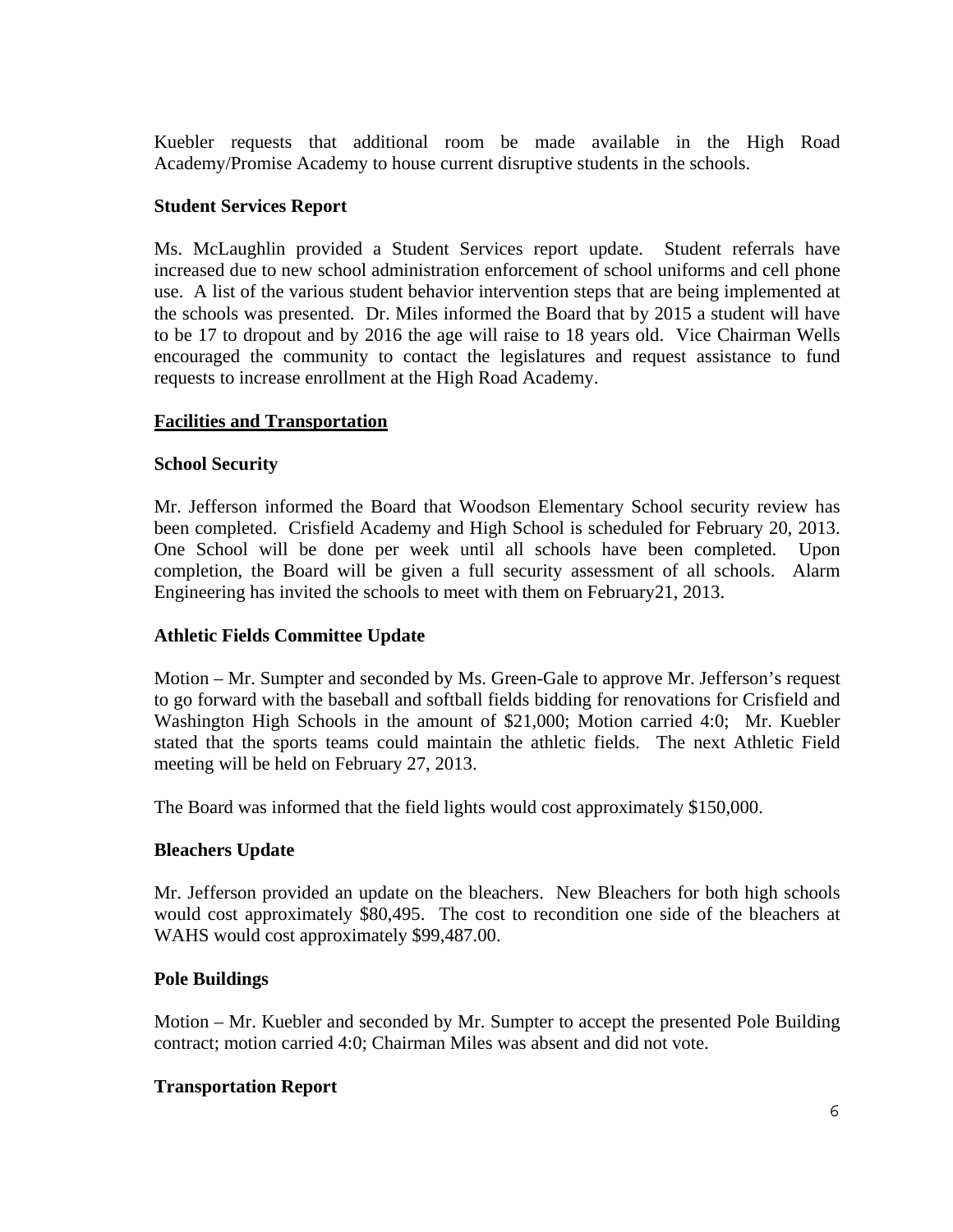Mr. Jefferson updated the Board on the status of the Transfinder Software program. He stated that the training for use of the program is currently having bandwidth issues, but once the program is up and running, the transportation system will be more efficient and will provide costs savings to the Board. Special Education students are considered when building bus routes.

# **Policies**

## **Policy #100-13, School Board Meetings**

Dr. Miles presented requested revisions to Policy #100-13, School Board policies. A draft of the revisions will be posted to the website for public input.

## **Policy #700-09, Professional Duties and Responsibilities/Whistle Blower**

Dr. Miles presented changes and revisions to Policy #700-09 for the Boards review.

## **Out of County Student Travel**

Motion – Mr. Kuebler and seconded by Ms. Green-Gale and passed to approve the SGA to attend the Student Government Leadership Training in Ocean City; motion carried 4:0;

## **Human Resources**

## **New Hire, Retires, Resignations**

Motion: Mr. Kuebler and seconded by Ms. Green-Gale to approve the Human Resources report; motion carried 4:0;

## **Job Descriptions**

Ms. Whitelock presented the following job descriptions for the Board's review and study:

- $\triangleright$  Local Accountability Coordinator
- $\triangleright$  Student Information Specialist
- > Paraprofessional
- $\triangleright$  Paraprofessional Special Education

## **SUPERINTENDENT AND BOARD MEMBER COMMENTS**

The Board thanked the community for attending. Mr. Kuebler informed the community that public participation would be at the end of all future Board meeting. He also stated that a community cafeteria committee is being proposed and cafeteria staff are invied to assist.